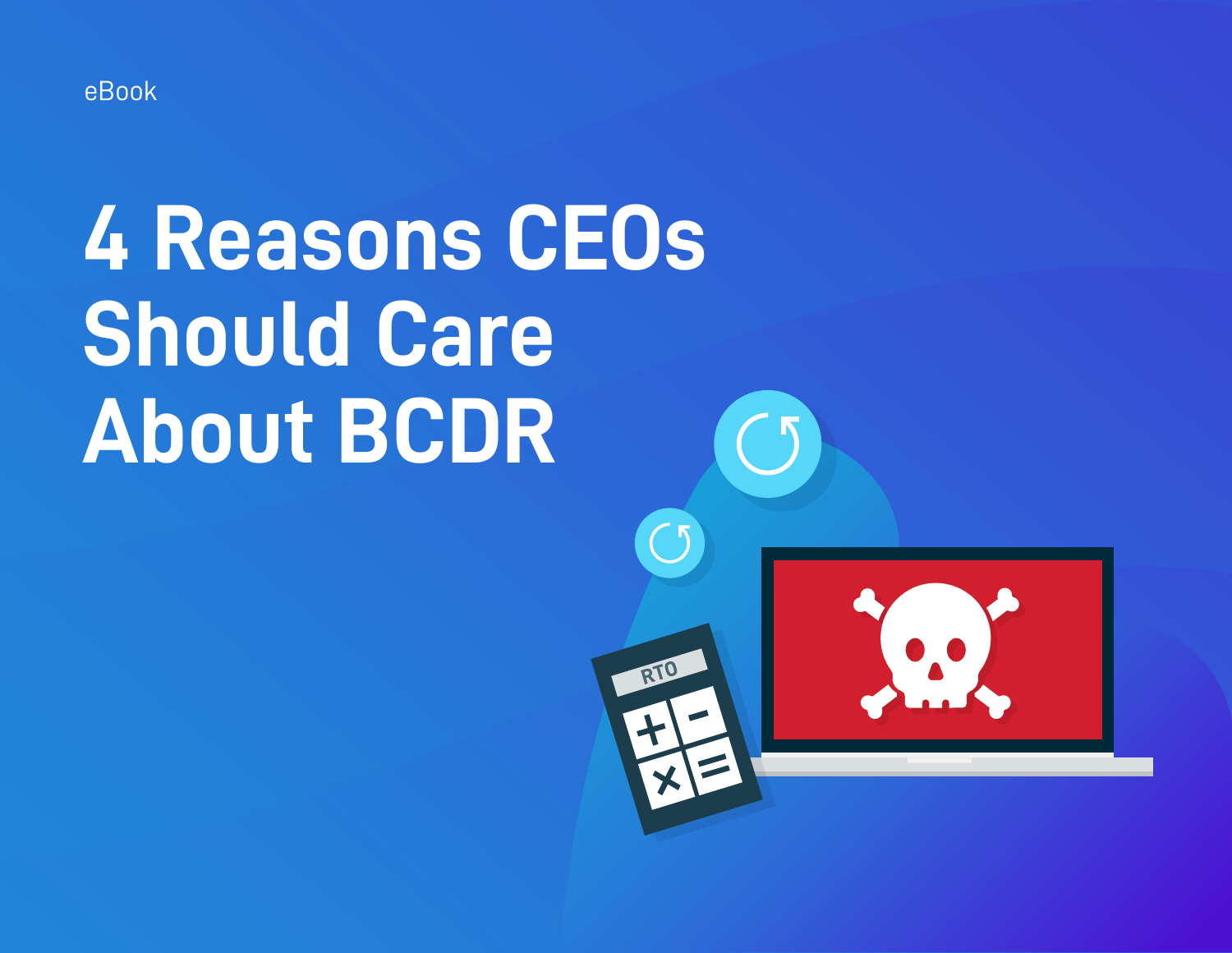## **Introduction**

You don't get to be a CEO without taking some chances, but there is a difference between taking on risk in search of an outsized reward and taking on unnecessary, avoidable risks. In an era when so much of business depends on data and computing, the proactive CEO values a solid business continuity and disaster recovery (BCDR) plan. After all, why would a leader risk the damage that could be done by failure to recover quickly from a systems outage, the destruction of a facility, a ransomware attack, or the loss of critical data?

Unfortunately, the necessity of BCDR is not apparent to everyone. To help you justify the investment, here are four critical reasons that you, the CEO, should care about business continuity and disaster recovery.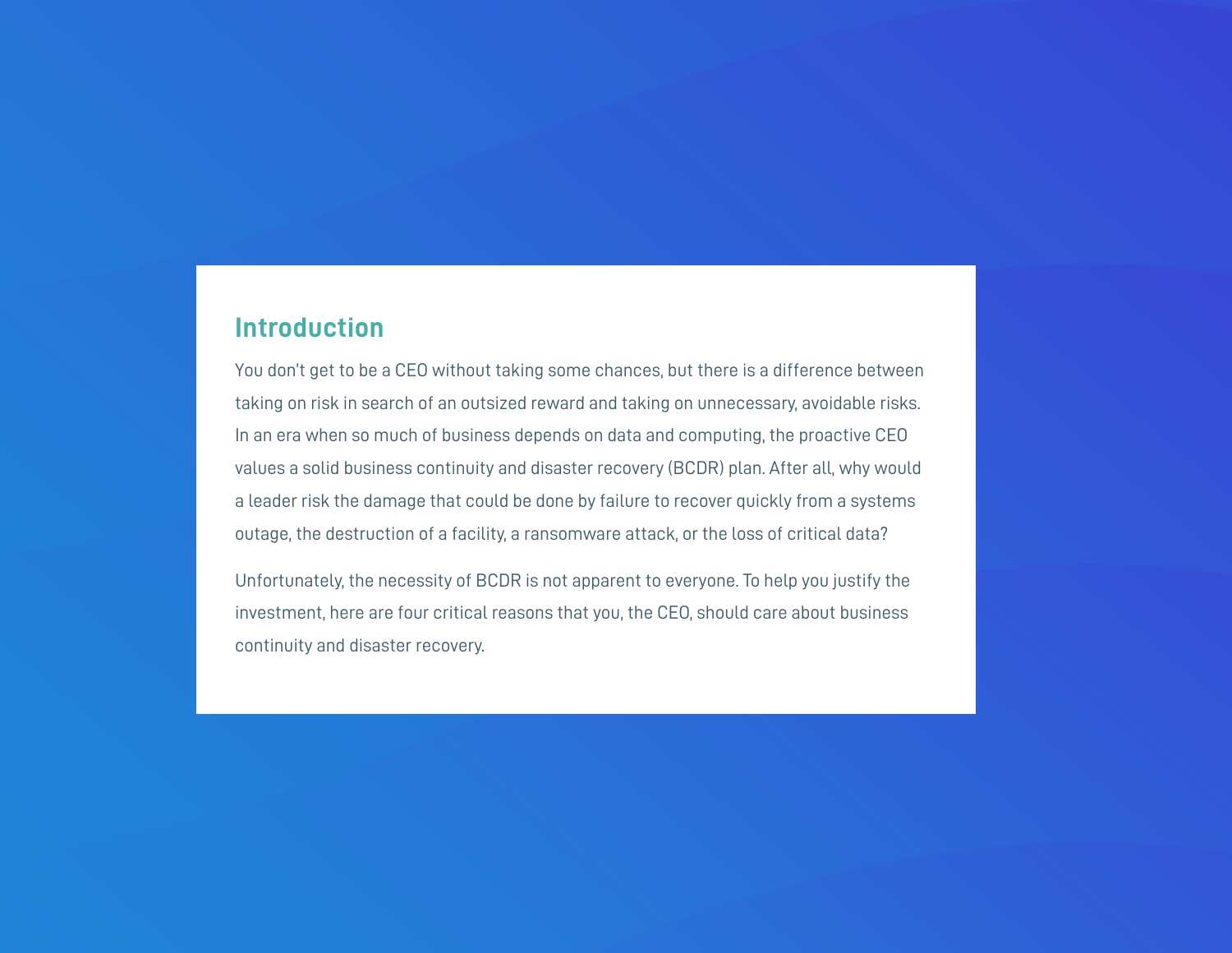# **1. Because downtime is expensive**

If your employees lose access to business-critical applications and data, there is a direct impact on productivity and revenue. While this sounds obvious, many organizations do not consider the total cost of downtime. To better understand how the damage adds up, consider the following example created with Datto's [Recovery Time and Downtime Cost calculator.](https://www.datto.com/rto/)

Let's say your business has 100 employees, the average hourly revenue is \$1,500 and the backup data set amounts to 2 TB. Given these parameters, a full restore from a local backup would take over 8 hours. The associated downtime cost would amount to \$34,000 in lost revenue.

Modern BCDR products can quickly launch a virtual instance of an application and all its data on a virtual server hosted within the backup environment. This lets users continue operations while primary application servers are restored. Choosing a BCDR solution that minimizes downtime makes good business sense.

## **2. Because backup alone is not enough**

Backup and business continuity are not the same.

You'd be hard-pressed to find a business today that doesn't conduct some form of data backup. But what happens if a flood wipes out your primary and backup servers? You need to know the systems your business relies on will continue to operate, no matter what.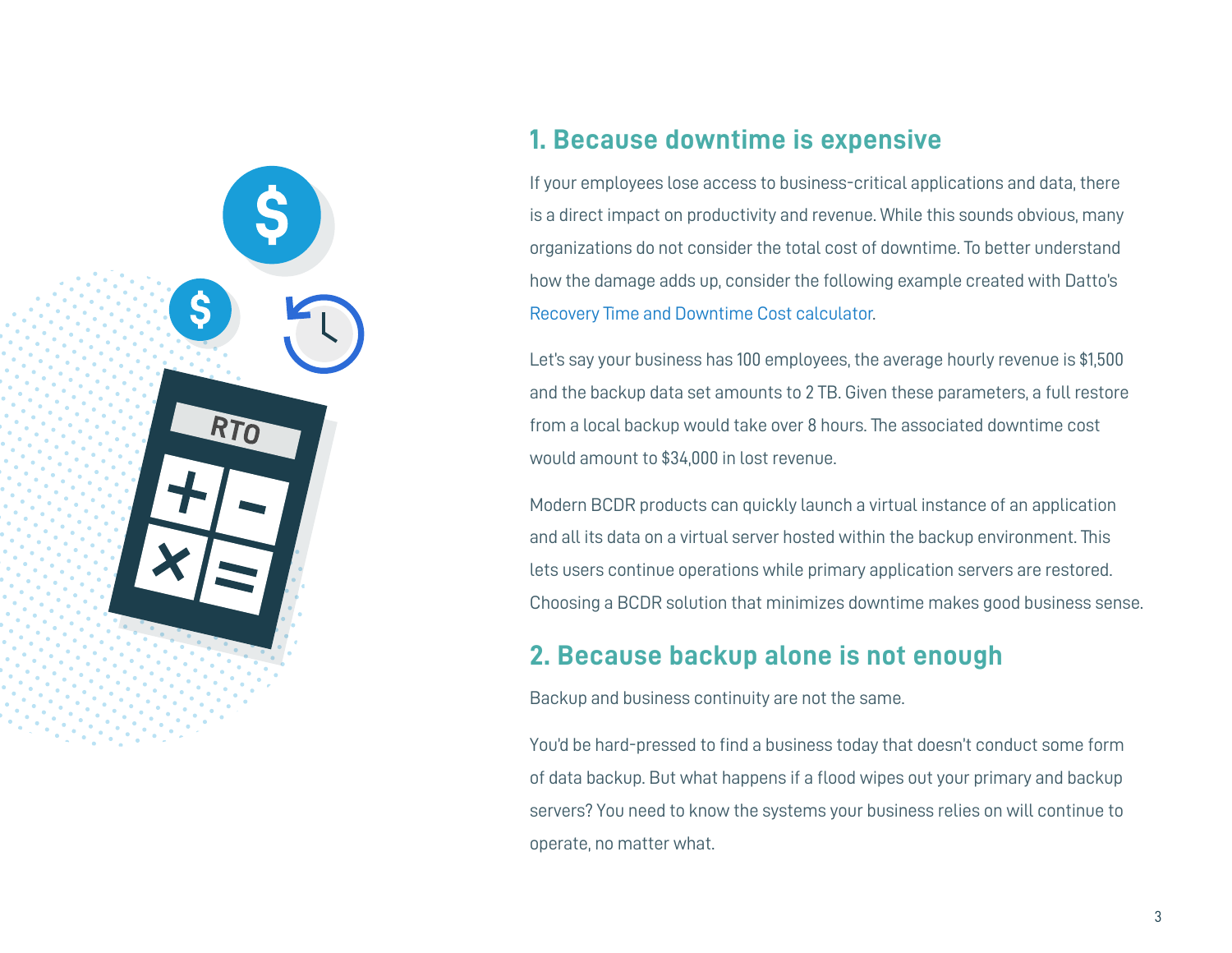

Sending a copy of data offsite for disaster recovery is one way to ensure business continuity. Historically, this meant sending tapes to a secondary location or tape vault. Today, BCDR solutions can run applications from backup instances of virtual servers. The best of them extend this capability to the cloud—an approach known as disaster recovery as a service (DRaaS).

The ability to run applications in the cloud while onsite infrastructure is restored is a game-changer for disaster recovery. As CEO, you don't want yesterday's backup technology.

## **3. Because disasters take many forms**

Not every disaster is broadcast on news and weather channels. Most IT downtime is a result of common, accidental (or malicious) data deletion, damage to computer hardware, or poor security habits. For example, a recent OWI Labs survey found that 81% of respondents occasionally or regularly use public WiFi, despite security risks. A ransomware attack or virus can halt operations just as easily as a tornado or a power surge. These "lowercased" disasters are typically a result of human error, which is unpreventable.

Having technology in place that allows your business to continue operations following these man-made disasters is equally, if not more important than protecting against a hurricane that may or may not strike your business.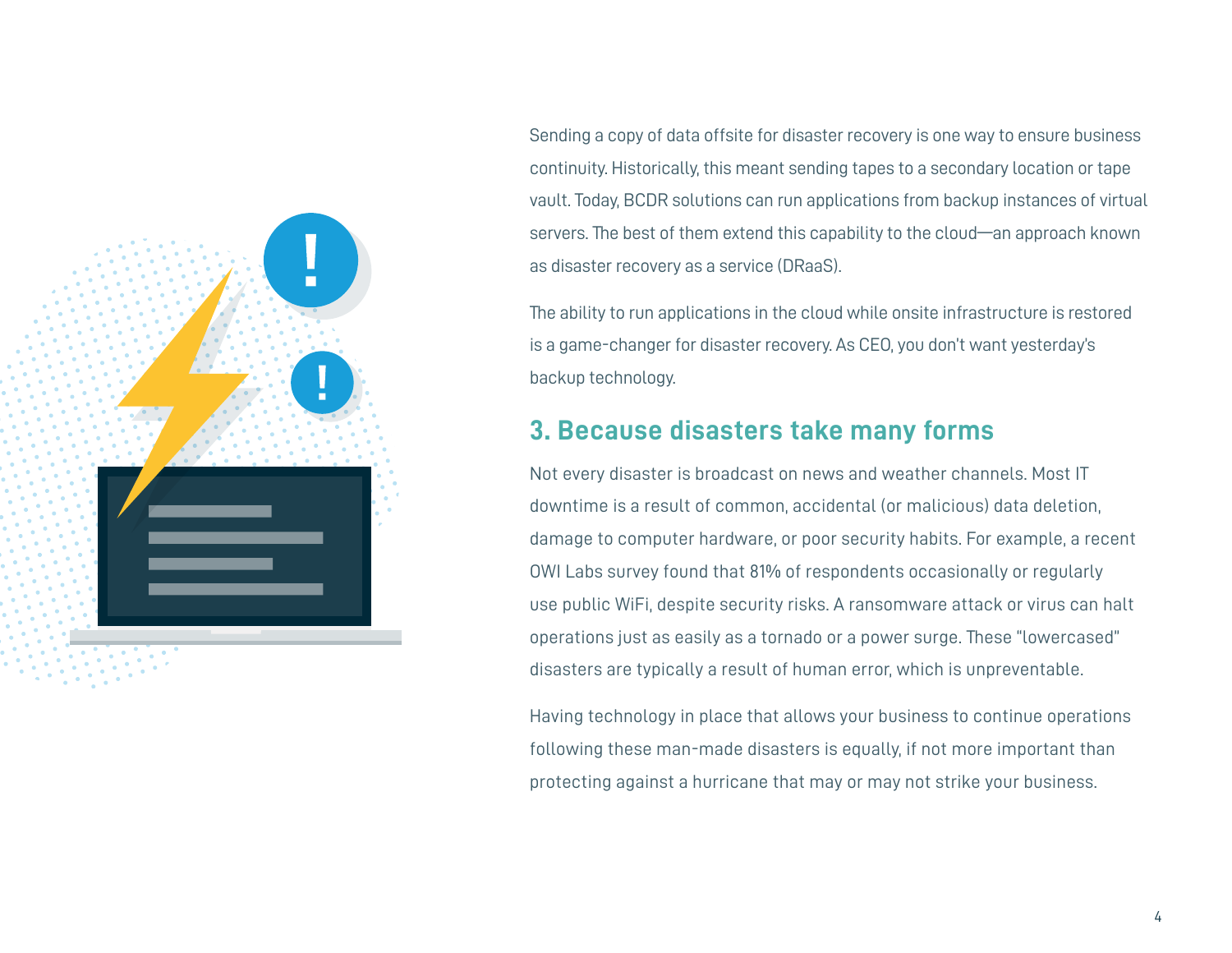

# **4. Because resilience matters**

Ensuring access to applications and data following a disaster is just one piece of the BCDR puzzle. Evaluating your business's ability to restore IT operations can be a good starting point for company-wide business continuity efforts, but good BCDR planning should look at the business as a whole, and the goal should be to develop business resilience, in addition to cyber resilience. In fact, many BCDR planning efforts start by conducting a business impact analysis or risk assessment — these studies can reveal weaknesses in your business's ability to continue operations that go far beyond IT.

You know a disaster (natural or otherwise) will be coming to your company at some point. When it does, you want to be as well-prepared as possible.